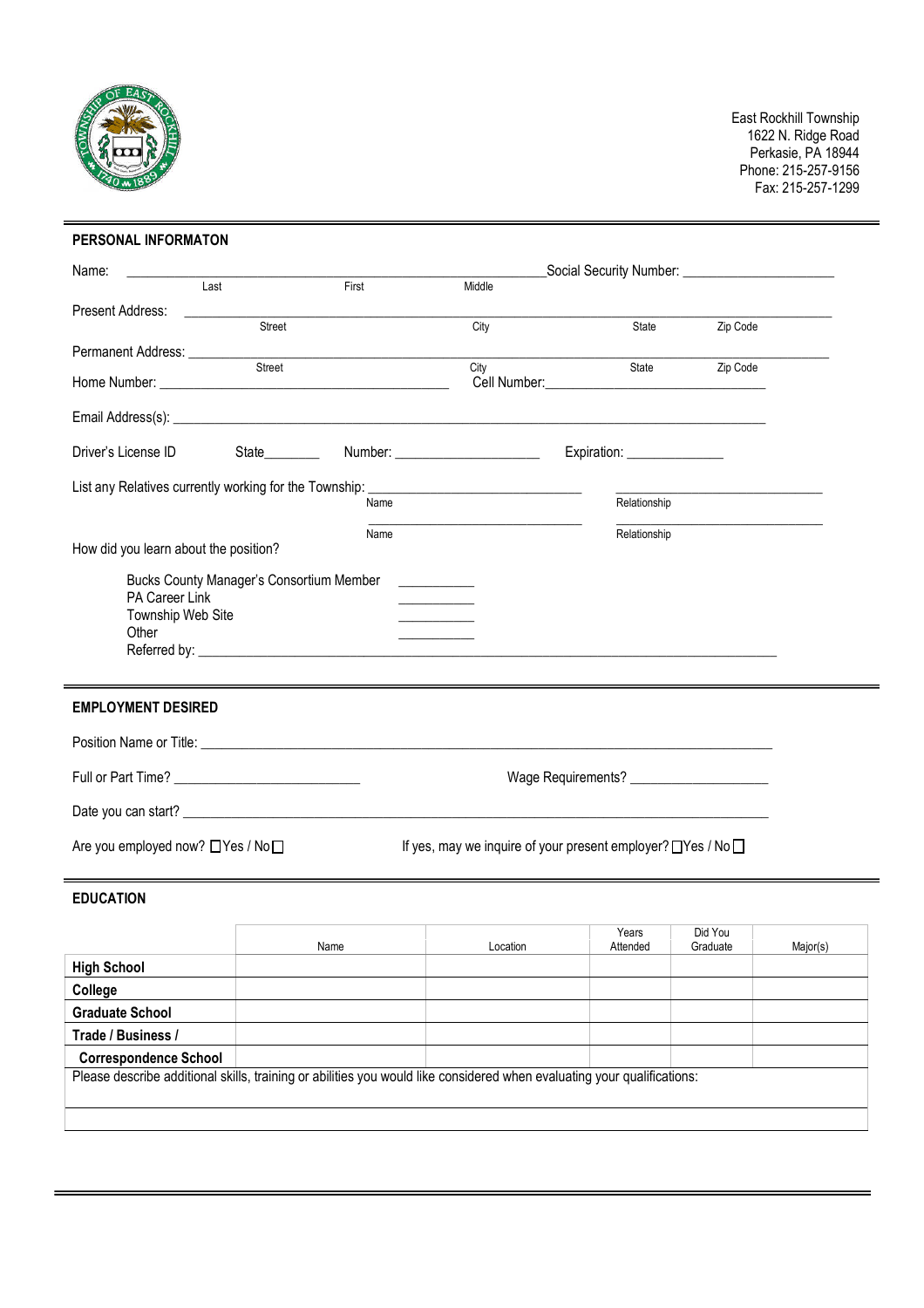**EMPLOYMENT HISTORY**

(List Last Four employers, starting with the most current employer)

| Address:<br><u> 1989 - Johann Stoff, amerikansk politiker (d. 1989)</u>                                                                                                                                                              |                                                   |  |
|--------------------------------------------------------------------------------------------------------------------------------------------------------------------------------------------------------------------------------------|---------------------------------------------------|--|
| Duties:<br><u> 1989 - Johann Barnett, fransk politiker (d. 1989)</u>                                                                                                                                                                 | Pay Rate:                                         |  |
|                                                                                                                                                                                                                                      | Start<br>End<br>From:<br>To:<br>$M_0/Yr$<br>Mo/Yr |  |
|                                                                                                                                                                                                                                      |                                                   |  |
|                                                                                                                                                                                                                                      | Supervisor(s):                                    |  |
|                                                                                                                                                                                                                                      |                                                   |  |
| Duties:<br><u> 1989 - Johann Barn, mars ann an t-Amhain Aonaichte ann an t-Aonaichte ann an t-Aonaichte ann an t-Aonaichte a</u>                                                                                                     | Pay Rate:<br>Start<br>End                         |  |
|                                                                                                                                                                                                                                      | From:<br>To:<br>Mo/Yr                             |  |
|                                                                                                                                                                                                                                      | Mo/Yr                                             |  |
|                                                                                                                                                                                                                                      | Supervisor(s):                                    |  |
| Address: <u>example and a series of the series of the series of the series of the series of the series of the series of the series of the series of the series of the series of the series of the series of the series of the se</u> |                                                   |  |
|                                                                                                                                                                                                                                      | Pay Rate: Start                                   |  |
|                                                                                                                                                                                                                                      | End<br>From:<br>To:                               |  |
|                                                                                                                                                                                                                                      | Mo/Yr<br>Mo/Yr                                    |  |
| Company/Firm: <u>company of the company of the company of the company of the company of the company of the company of the company of the company of the company of the company of the company of the company of the company of t</u> |                                                   |  |
|                                                                                                                                                                                                                                      |                                                   |  |
| Duties:                                                                                                                                                                                                                              | Pay Rate: ____                                    |  |
|                                                                                                                                                                                                                                      | Start<br>End                                      |  |
|                                                                                                                                                                                                                                      | To:<br>From:                                      |  |
|                                                                                                                                                                                                                                      | Mo/Yr<br>Mo/Yr                                    |  |

|            | <b>Street</b>     | City              | State | Zip |
|------------|-------------------|-------------------|-------|-----|
| Telephone: | Years Acquainted: |                   |       |     |
| Name:      |                   | Occupation:       |       |     |
| Address:   |                   |                   |       |     |
|            | Street            | City              | State | Zip |
| Telephone: | Years Acquainted: |                   |       |     |
| Name:      | Occupation:       |                   |       |     |
| Address:   |                   |                   |       |     |
|            | Street            | City              | State | Zip |
| Telephone: |                   | Years Acquainted: |       |     |
| Name:      | Occupation:       |                   |       |     |
| Address:   |                   |                   |       |     |
|            | <b>Street</b>     | City              | State | Zip |
| Telephone: |                   | Years Acquainted: |       |     |